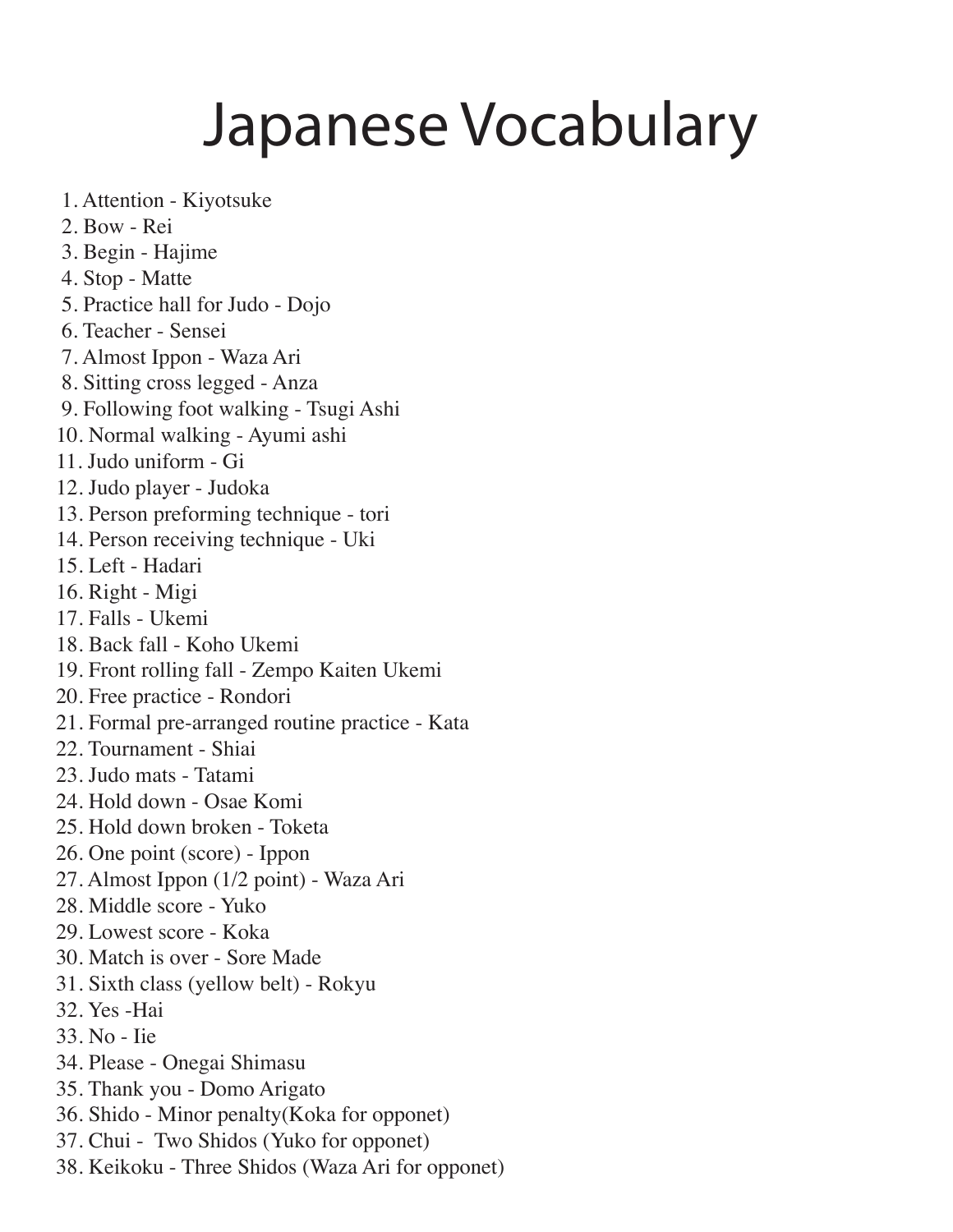- 39. Hansoko Make Direct disqualification or four Shidos (Ippon for opponet)
- 40. Decision Hontei
- 41. Don't move Sono Mama
- 42. Continue Yoshi
- 43. Natural posture Shizen Hontai
- 44. Defensive posture Jigo Hontai
- 45. Off balance Kazushi
- 46. Entry to throw Tsukuri
- 47. Execution of a throw Kake
- 48. Sweeping with leg Hari/Bari
- 49. Reaping with leg Gari
- 50. Dashing action with leg Gake/Kake
- 51. Springing action with leg Hari
- 52. Throw Nage
- 53. Technique Waza
- 54. Throwing technique Nage Waza
- 55. Hand Te
- 56. Hand techniques Te Waza
- 57. Foot Ashi
- 58. Foot Techniques Ashi Waza
- 59. Big or Major O
- 60. Little or Minor Ko
- 61. Waist or Wip Goshi/Koshi
- 62. Hip techniques Koshi Waza
- 63. Major hip throw O Goshi
- 64. Outside Soto
- 65. Inside Uichi
- 66. Major outside reaping throw O Soto Gari
- 67. Internal force or energy Ki
- 68. Shout to gather internal strength Kiai
- 69. Decision win Yusei Gachi
- 70. Draw match Hiki Wake
- 71. A full point by adding 2 waza aris together Waz Ari Awasete Ippon
- 72. Grappling Techniques- Katame Waza
- 73. Ground Techniques Ne Waza
- 74. Holding Techniques Osaekomi Waza
- 75. Choke -Shime/Jime
- 76. Choke Shime Waza
- 77. Joint locking techniques Kansetsu Waza
- 78. Principle of giving way or gentleness Ju
- 79. Way of life Do
- 80. Gental way Judo
- 81. Gental Art- Jujitsu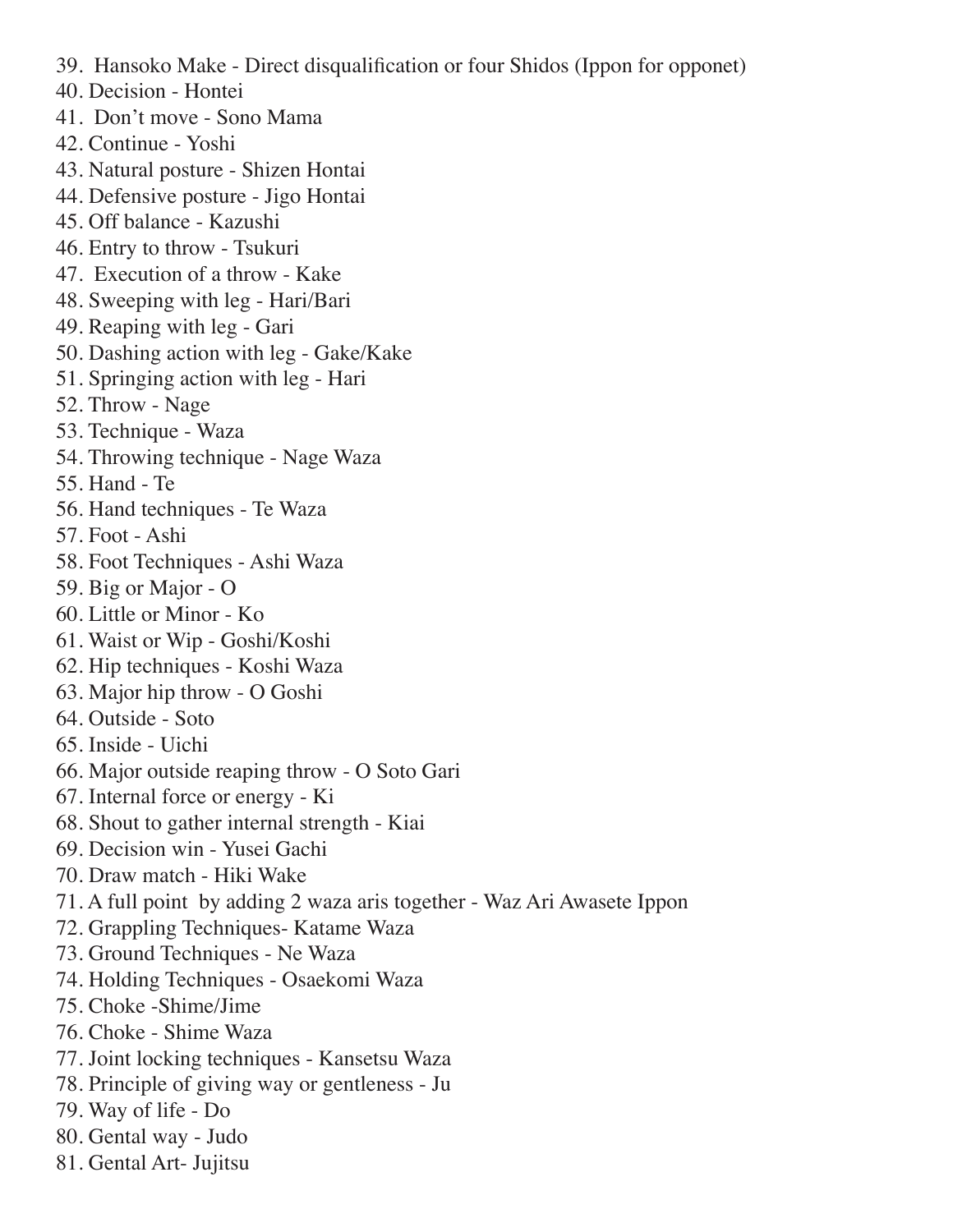82. Favorite technique - Tokui Waza 83. Way of the warrior - Bushido 84. Martial arts - Budu 85. Rank of belts below black belt - Kyu 86. Ranks of black belt - Dan 87. Holder of any rank of black belt - Yudansha 88. Holder of any rank below black belt - Mudansha 89. Black belt association - Yudanshakai 90. Practice without throwing - Uchi Komi 91. Alternating throws without resistance - Sute Geiko 92. Solo Practice - Tandok Renshu 93. Practice in pairs - Sotai Renshu 94. General Practice - Keiko 95. Fourth class (kyu) rank - Yonkyu 96.. Kneeling Bow - Zarei 97. Standing bow - Ritsurei 98. Knee - Hiza 99. Lock or Hold - Gatame 100. Wheel - Garuma 101. Side - Yoko 102. Fith class (kyu) rank - Gokyu 103. Eight ways of off balance - Happo No Kuzushi 104. Third class (kyu) rank - Sankyu 105. Second class (kyu) rank - Nikkyu 106. First class (kyu) rank - Ikkyu 107. Meditate - Mokuso 108. Five stages of throwing techniques - Gokyu No Waza 109. Newly certified throwing techniques - Shinmesho No Waza 110. Instantaneous promotion - Batsugun 111. Sacrifice - Sutemi 112. Standing throw - Tachi Waza 113. Sacrifice throw - Sutemi Waza 114. Back sacrifice throw - Ma Sutemi Waza 115. Side sacrifice throw - Yoko Sutemi Waza 116. Striking techniques - Atemi Waza 117. Judo Belt - Obi 118. Judo jacket - Uwagi 119. Judo pants - Zubon 120. Judo jacket sleeve - Sode 121. Judo jacket lapel - Eri 122. Illegal act of locking legs around opponet's torso - Dojime 123. Warm up exercise - Junbi Undo 124. Cooling off exercises - Shumatsu Undo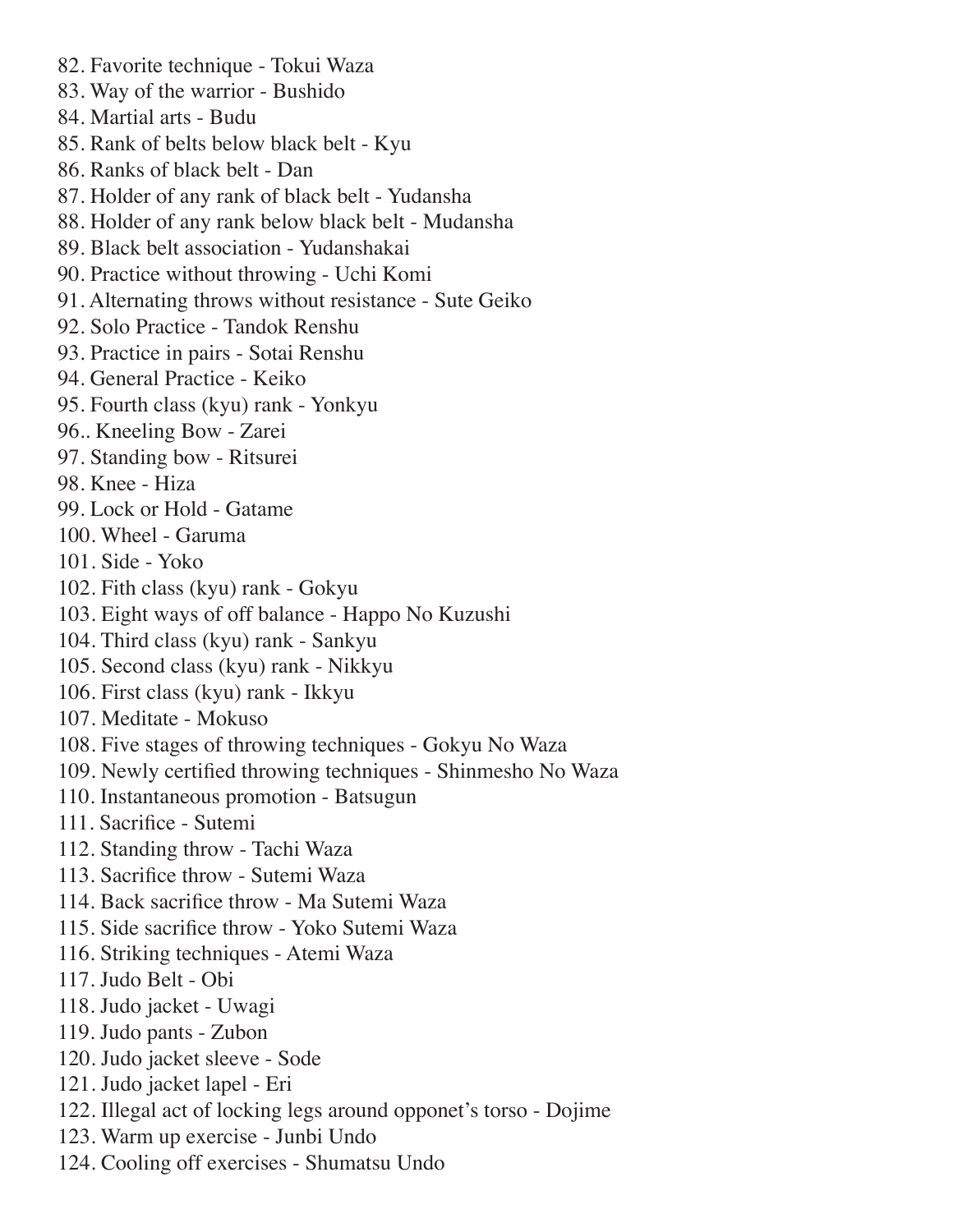- 125. Exercise in general Taiso
- 126. Variation of technique Kuzure
- 127. counter techniques Kaeshi Waza
- 128. Combination or faking techniques Renwaku Waza
- 129. Four corners Shiho
- 130. I surrender Maitta
- 131. Forms of gripping Kumi Kata
- 132. Normal Nami
- 133. Reverse Gyaku
- 134. Cross Juji
- 135. Arm Ude
- 136. Armpit Wake
- 137. 1st degree black belt Shodan
- 138. 2nd degree black belt Nidan
- 139. 3rd degree black belt Sandan
- 140. 4th degree black belt Yodan
- 141. 5th degree black belt Godan
- 142. 6th degree black belt Rokudan
- 143. 7th degree black belt Shichidan
- 144. 8th degree black belt Hachidan
- 145. 9th degree black belt Kudan
- 146. 10th degree black belt Judan
- 147. 12th degree black belt (held only bt Kano) Junidan
- 148. Loss of any type Make
- 149. Win of any type Gachi/Kachi
- 150. Win by forfeit or default Fusen Gachi
- 151. Win by withdraw during match Kiken Gachi
- 152. Combination of 1/2 point penalty and Waza Ari Sogo Gachi
- 153. Slight superiority- Kinsa
- 154. Side of the mat reserved for senior judoka or officials Joseki
- 155. Cross arm lock Juji Gatame
- 156. Entangel Grami
- 157. Formal forms of throwing Nage No Kata
- 158. Formal forms of holding Gatame No Kata
- 159. Formal forms of gentleness Ju No Kata
- 160. Formal forms of self defence Goshinjitsu No Kata
- 161. Formal forms of decision Kime No Kata
- 162. Ancient forms Koshiki No Kata
- 163. Forms of five Itsutsu No Kata
- 164. Past masters of Judo (usually only for Dr. Kano) Shihan
- 165. Mutual benefit and welfare Jita Kyoei
- 165. Maximum efficiency Seiroyku Zenyo
- 167. Winner stays out team contest Kohaku Shiai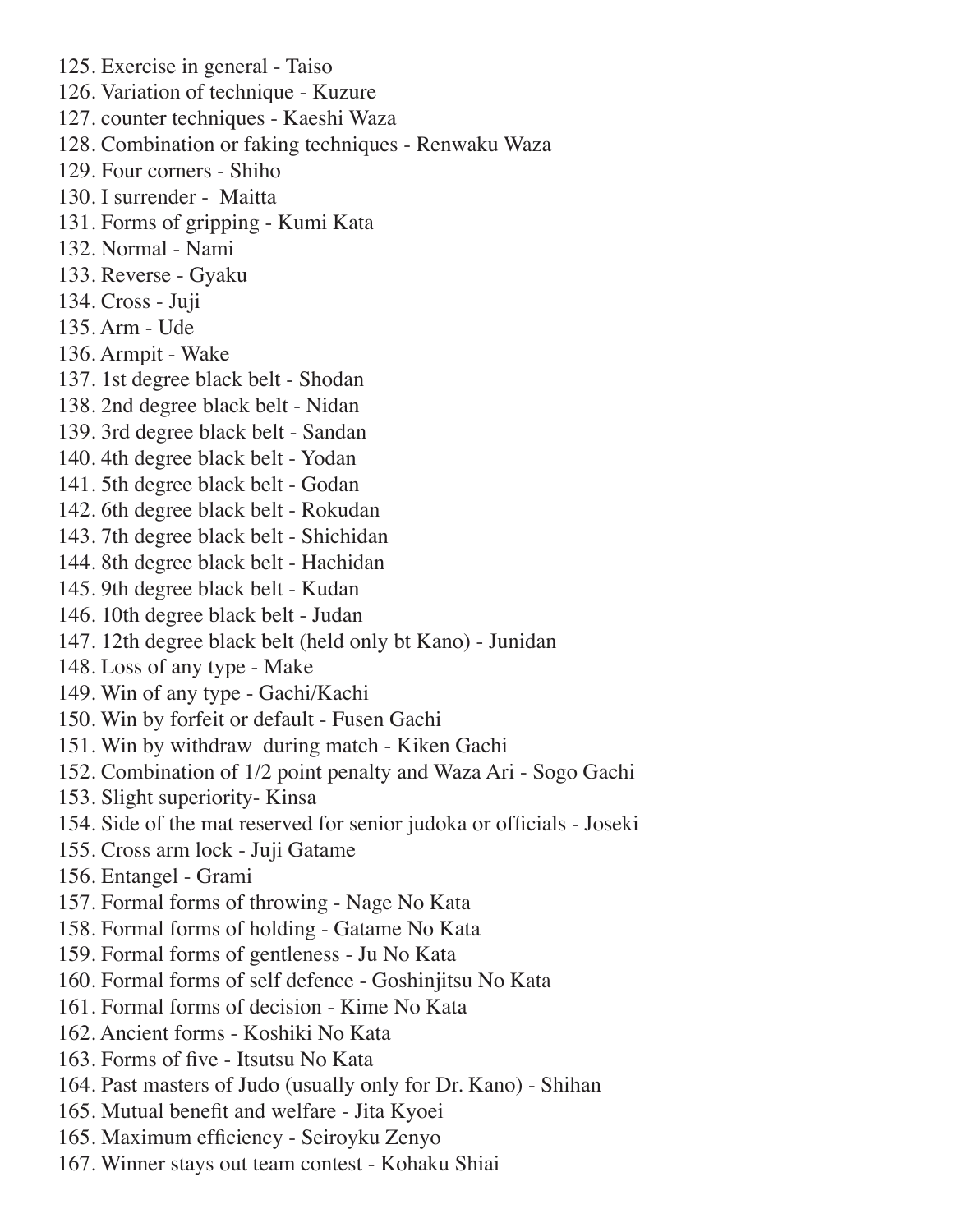168. Man for Man team contest - Tentori Shiai 169. Methods of resuscitation - Katsu/Kappo 170. Illegal act of entwining leg - Kawazu Gake 171. Contest area - Shiajo 172. Referee - Shimpan 173. To float or floating - Uki 174. Lift - Tsuri 175. Pull - Komi 176. Lift pull action - Tsurikomi 177. Defense for attack - Bogyo 178. Escape from pin - Fusegi 179. Entry methods to mat work - Hairi Kata 180. Body - Tai 181. Thigh - Mata 182. Rear, behind - Ushio 183. Reverse side, back - Ura 184. Body pivot - Tai Sabaki 185. Single hand - Katate 186. Double hand - Ryote 187. Both hands - Moryote/Morote 188. Avoid or evasion action - Sukashi 189. A little - Sukoshi 190. Same side gripping - Ai Yotsu 191. Opposite side gripping - Kenka Yotsu 192. Pulling hand - Tsurite 193. Driving hand - Hikite 194. Red - Aka 195. White - Shiro 196. Time (ref call) - Jikan 197. Decision or decisiveness - Kime 198. To drop - Otoshi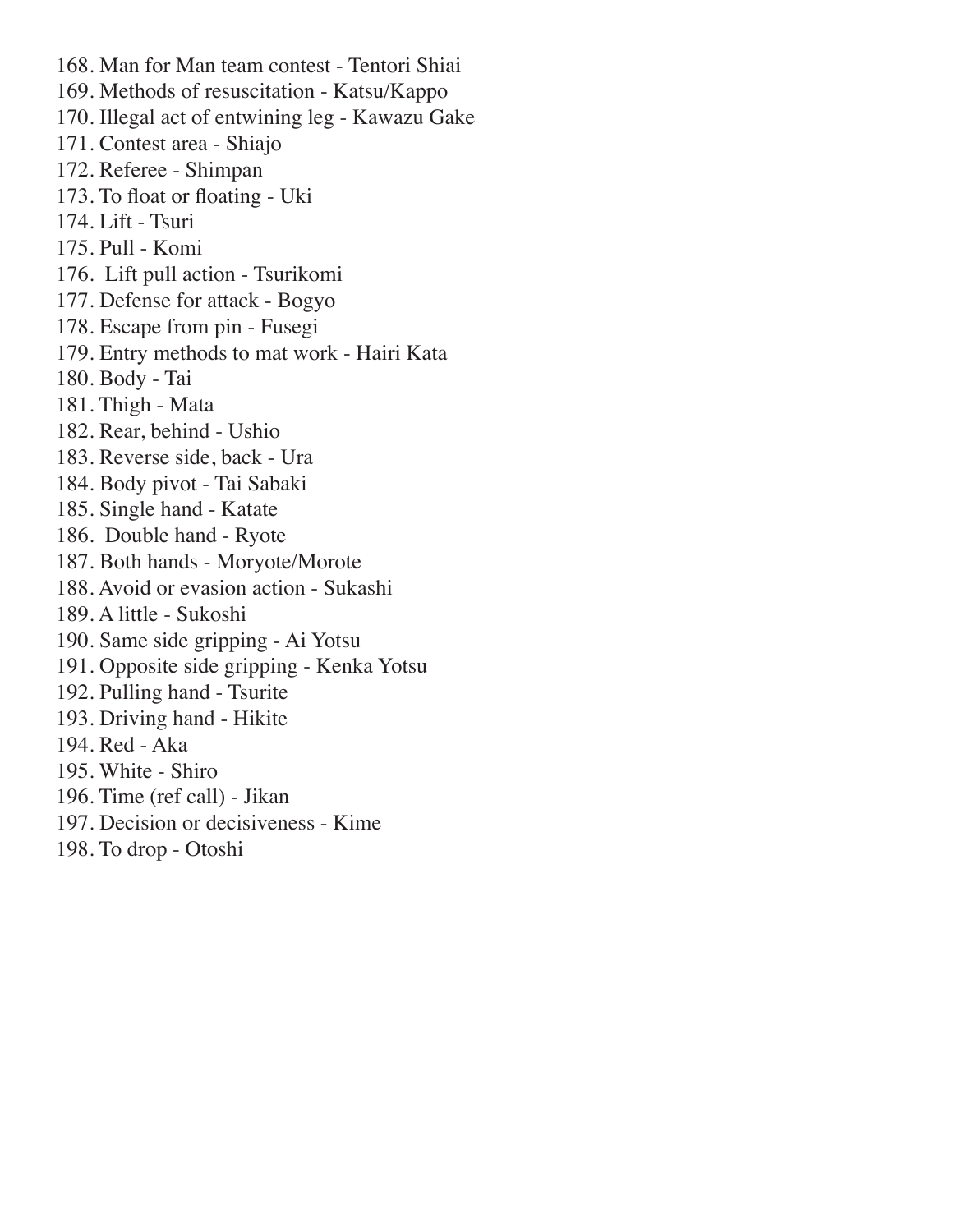## General Information

1. What is the name of your club? Snyder Dojo 2. What is the name of your instructor? Sensei Chris 3. What is the name of your Judo organization? USJF (united states judo federation) 4. Who was the founder of Judo? Dr. Jigoro Kano 5. What was the name of the school that he founded? The Kodokan 6. What is the year of the founding of the Kodokan? 1882 7. What was unarmed combat called in Japan before Judo? **Jujitsu** 8. How long has unarmed combat been practiced in Japan? 600 to 1,000 years 9. Name the Three parts of unarmed combat 1. Throwing techniques - Nage Waza 2. Grappling techniques - Katame Waza 3. Striking techniques - Atemi Waza 10. Name the three parts of a throw 1. Off-balance - Kazushi 2. Entry - Tsukuri 3. Execution - Kake 11. List the Adult ranks for your club in order by color. white, yellow, green, blue, brown, black 12. Name the two divisions of throwing techniques in English and Japanese. Standing techniques - **Tachi Waza** Sacrificing techniques - **Sutemi Waza** 13. Name the divisions of standing throwing techniques in English and Japanese. Hand techniques - **Te Waza** Hip techniques - **Koshi Waza** Foot techniques - **Ashi Waza** 14. Name the two divisions of sacrificing throwing techniques in English and Japanese. Back sacrifice techniques - **Ma Sutemi Waza** Side sacrifice techniques - **Yoko Sutemi Waza**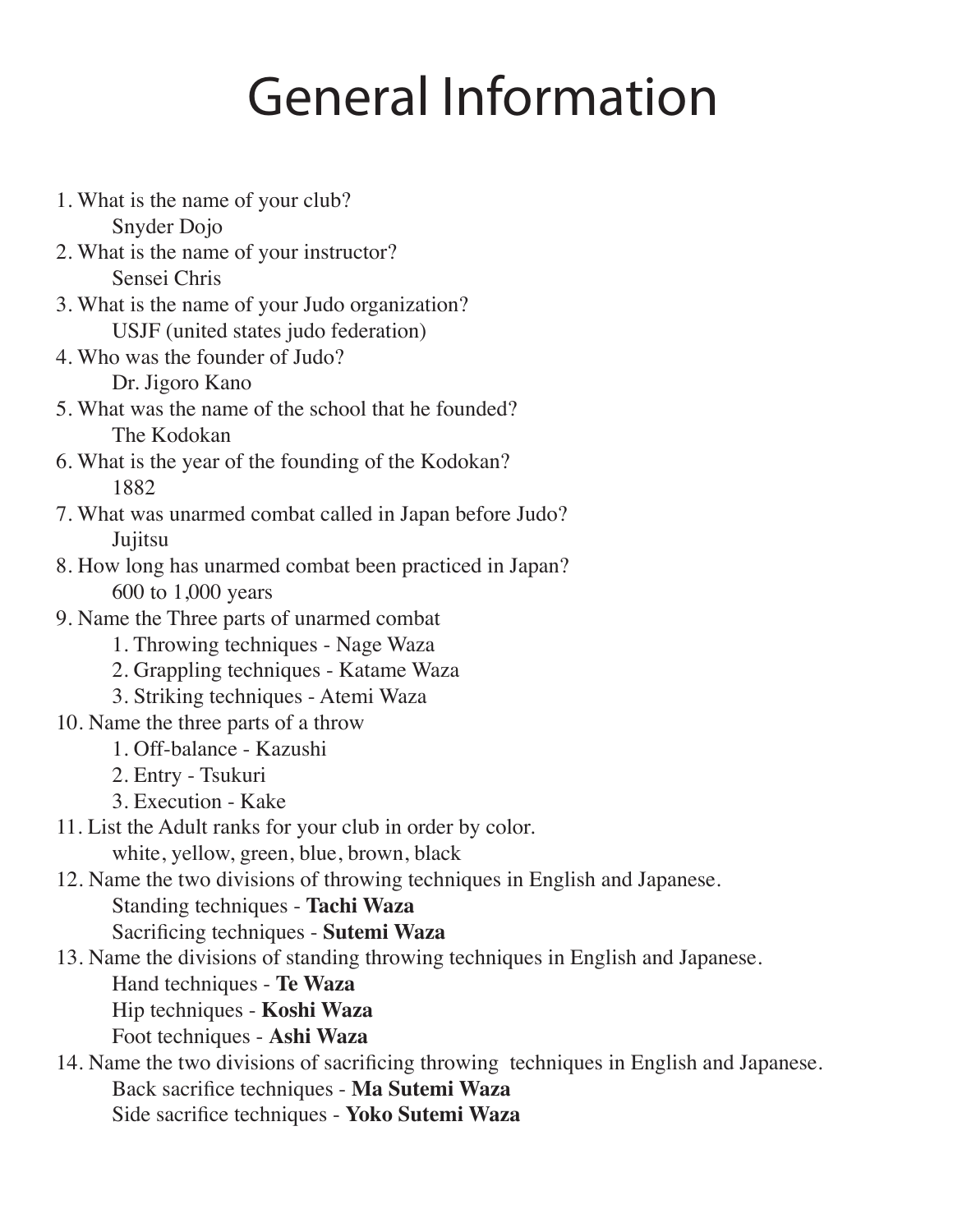15. Count to ten in Japanese.

- 1 -**Ich**
- 2 - **Ni**
- 3 - **San**
- 4 - **Shi**
- 5 - **Go**
- 6 - **Roko**
- 7 - **Shichi**
- 8 - **Hachi**
- 9 - **Ku**
- 10 - **Ju**

16. Name the divisions of mat techniques in English and Japanese.

Holding techniques - Gatame Waza

Choking techniques - Shime Waza

Joint lock techniques - Kansetsu Waza

17. Name three of the eight men who obtained 10th degree black belt while they were alive.

Yoshiaki Yamashita - 1935 (1856-1935)

Hidekazu Nagaoka - 1937 (1876-1952)

Hajime Isogai - 1937 (1871-1947)

Kyuzo Mifune - 1945 (1884-1965)

Kunisaburo Iizuka - 1946 (1875-1958)

Kaichiro Samuro - 1984 (1880-1965)

Shotaro Tabata - 1948(1885-1950)

Sumiyuki Kotani - 1984 (1903 -1991)

18. What are the two principles of Kodakan Judo as defined by Dr. Kano? Mutual benefit and welfare - Jita Kyoei Maximum efficiency - Seiroyku Zenyo

- 19. What is the true ultimate goal of judo as defined by Dr. Kano? Harmonious development and eventual perfection of the human character.
- 20. What year was judo introduced to the Olympic Games? 1964
- 21 Who were the four men on the olympic team? Ben Campbell, Jim Bregman, George Harris, Paul Maruyama
- 22. Who was the first American to place and what did he get? Jim Bregman - 3rd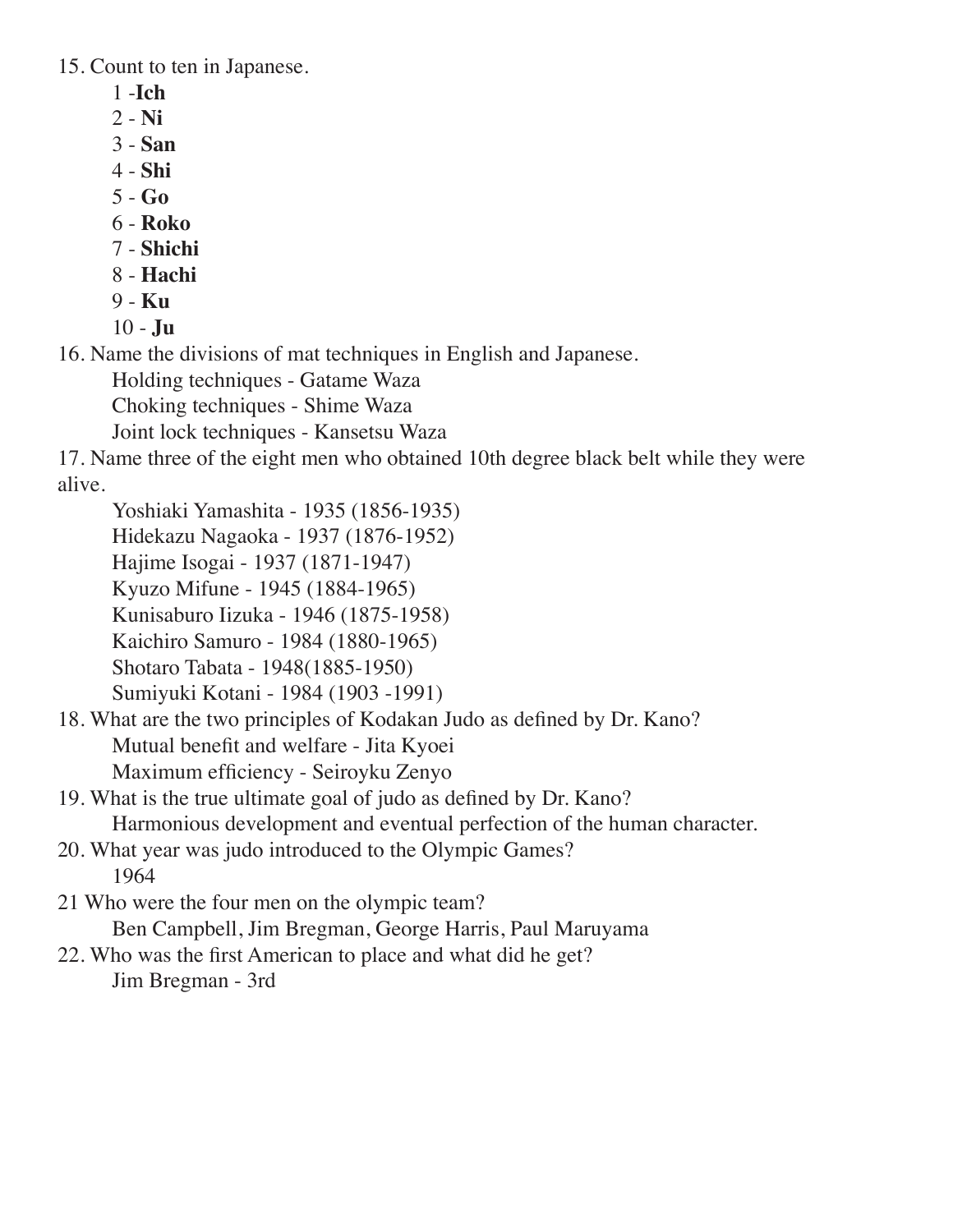23. Name the six ranks for adults in order.

Brown - Ikkyo Brown - Nikyu Brown - Sankyu Blue - Yankyu Green - Gokyu

Yellow - Rowkyu

24. Name the 10 black belt ranks in order.

- 1 Shodan
- 2 Nidan
- 3 Sandan
- 4 Yodan
- 5 Godan
- 6 Rokudan
- 7 Shichidan
- 8 Hachidan
- 9 Kudan
- 10 Judan
- 25. What does the word Judo mean in English?

The Gentle Way

26. What other colored belts are black belts allowed to wear?

- 4th black and red
- 5th black and red
- 6th red and white
- 7th red and white
- 8th red and white
- 9th red
- 10th red
- 27. What are the four sides of the dojo called?